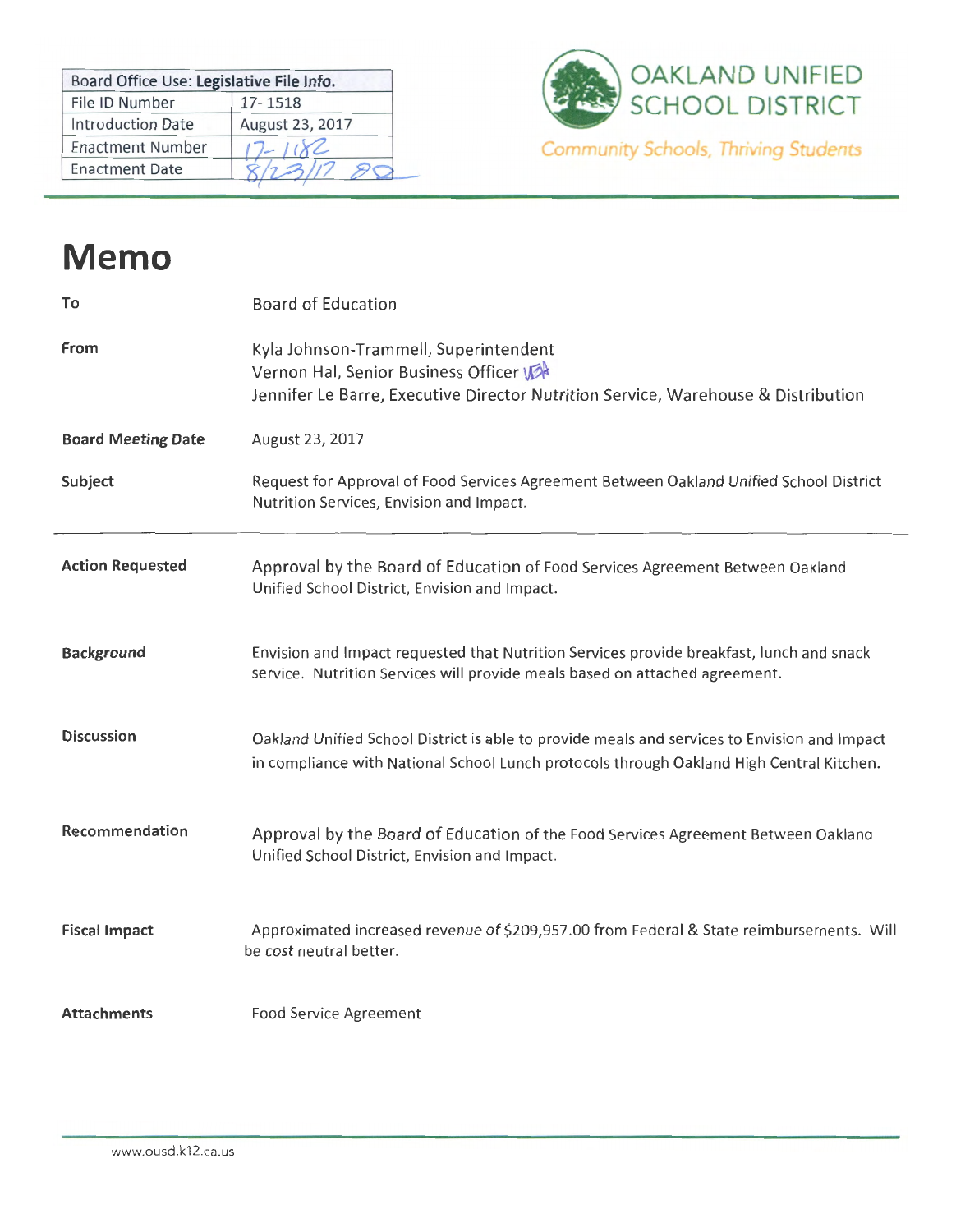California Department of Education Nutrition Services Division

**School** Nutrition **Programs September 2002** 

## **FOOD SERVICE AGREEMENT**

| <b>Qakland Unified School District</b> |                |
|----------------------------------------|----------------|
| Agreement Number:                      | Vendor Number: |
| 01-61259-0000000-01                    | 6125-00        |

| <b>Vendor Number:</b> |
|-----------------------|
| N/A                   |
|                       |

This Agreement, executed in duplicate and entered into on July 1, 2017 between the Administering Sponsor, hereinafter referred to as School Food Authority (SFA), and the receiving sponsor, Envision and Impact , hereinafter referred to as Envision and Impact created for the purpose of providing: (check  $\boxtimes$  all that apply)

- X Lunches under the National School Lunch Program
- X Breakfasts under the National School Lunch Program
- X PM Snacks under the Child & Adult Care Food Program or National School Lunch Program
- X Suppers under the Child & Adult Care Food Program

## **It is hereby agreed that:**

- (1) The SFA will represent the ENVISION AND IMPACT as the Child Nutrition Program "Sponsor" and will claim reimbursement from the California Department of Education for all meals served to children enrolled in the ENVISION AND IMPACT . Reimbursement will be claimed at the rate of one breakfast/lunch/snack per child per day, only for complete meals/snacks counted at the point of service, and according to each child's eligibility category.
- (2) Once approved by the California Department of Education, this agreement will automatically renew on an annual basis unless terminated. Either party may terminate this agreement for cause upon ten days written notice. Either party may also terminate this agreement without cause by giving written notice by June 1 proceeding the upcoming school year. Notice of termination will be provided in writing to the California Department of Education, Nutrition Services Division and the SFA.
- (3) The SFA will conduct the free and reduced-price application process, including the review, and approval of applications for the sites belonging to ENVISION AND IMPACT . ENVISION AND IMPACT will collect these meal applications between July 1<sup>st</sup> and October 15<sup>th</sup> each year. Completed meal applications must be submitted to the SFA no later than October 16<sup>th</sup> of each year, or closest business day. However, meal applications will be submitted and processed throughout the school year.
- (4) Envision and Impact shall provide SFA a list of directly certified students from CALPADS. Student list shall be emailed to Flynn.ing@ousd.org and Jennifer.lebarre@ousd.org prior Sample Food **Service** Agreement **Page** 1 MB 02-112 August 2002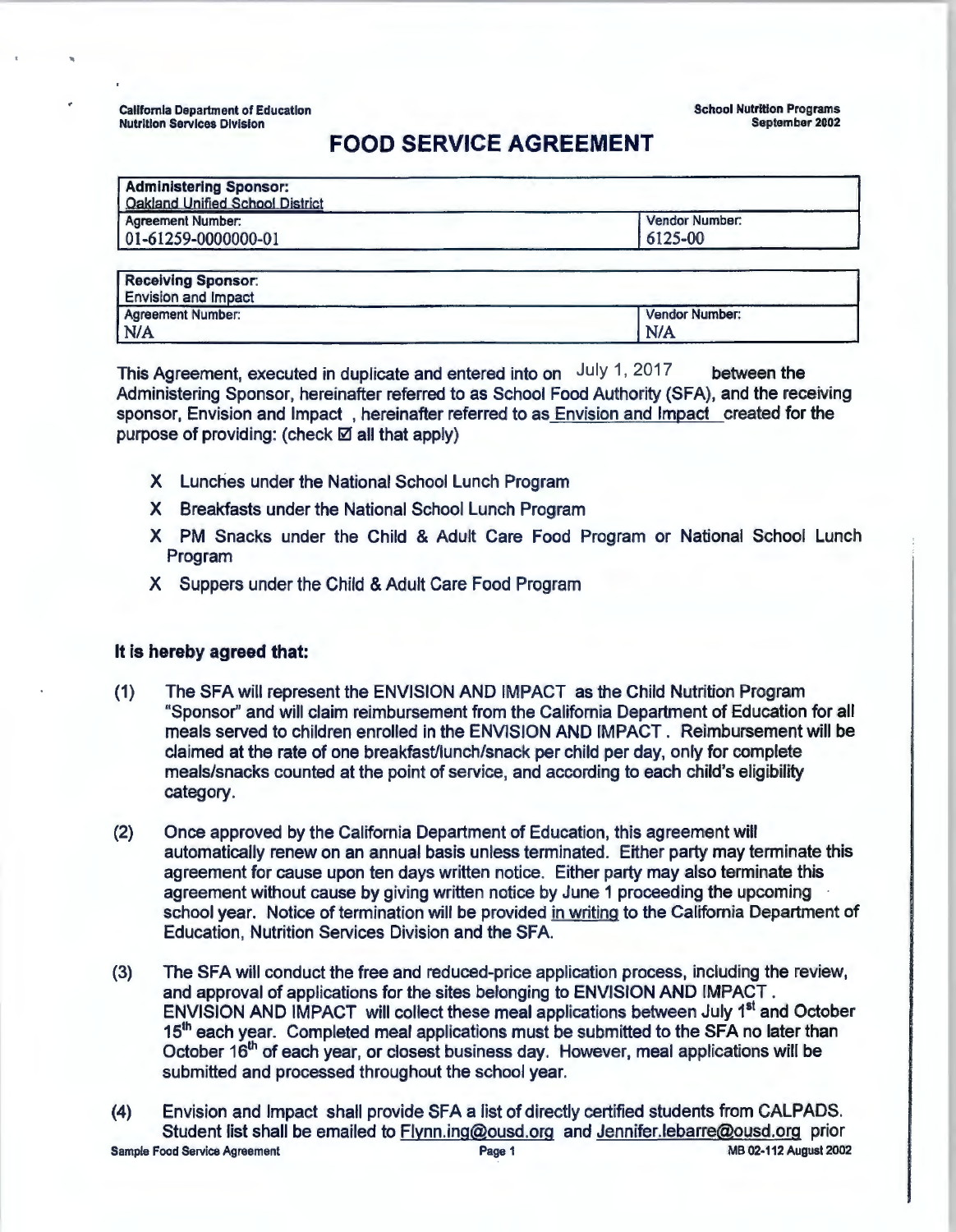to the start of the school year and as needed throughout the school year to identify students that should be receiving free meals as part of the direct certification program.

- (5) ENVISION AND IMPACT will create and update the student rosters and provide current lists in Excel to the SFA as soon as possible after changes occur via email to Flynn.ing@ousd.org and Jennifer.lebarre@ousd.org. In turn the SFA will create and update eligibility rosters and provide current lists to ENVISION AND IMPACT as soon as possible after changes occur.
- (6) If the SFA used/uses computerized POS (Point of Service) at ENVISION AND IMPACT for meal counting purposes, students will use the food services number provided by the SFA.
- (7) The SFA will perform the required daily and monthly edit checks.
- (8) The SFA shall be responsible for meal count accountability. ENVISION AND IMPACT shall support the SFA in these efforts by ensuring that the approved collection procedures are followed at all times. If ENVISION AND IMPACT directs SFA staff to not follow approved collection procedures, ENVISION AND IMPACT will be charged and shall pay SFA for all meals that the SFA is not able to claim due to non-compliance. ENVISION AND IMPACT will be charged and shall pay SFA at the paid student meal rates outlined in section 23.
- (9) ENVISION AND IMPACT will assume responsibility for any over-claims identified during a review or audit, and reimburse the State accordingly when ENVISION AND IMPACT staff completes the point-of-service meal counts.
- (10) The SFA will provide meals (breakfast, lunch, snack and supper) to ENVISION AND IMPACT that complies with the nutrition standards established by the United States Department of Agriculture for the menu requirements of the National School Lunch Program and Child & Adult Care Food Program.
- (11) The SFA will prepare the meals/snacks in the Oakland High Central Kitchen, 1023 MacArthur Blvd, 874-3675. This preparation site will maintain the appropriate state and local health certifications for the facility.
- (12) Breakfast counts will be established by the  $2^{nd}$  week of school and that number of meals will be sent daily until ENVISION AND IMPACT notifies Oakland High. The After School Snack counts will be established by ENVISION AND IMPACT and will be sent as ordered until ENVISION AND IMPACT notifies Oakland High. The adjustment must be made 2-3 business days prior to effective date.
- (13) ENVISION AND IMPACT will be obligated to accept and pay for the number of meals requested (see# 23 for prices).
- (14) The SFA will provide meals on days when the SFA is not open for business. However, the meals will be modified to bagged meals and staff will not be provided.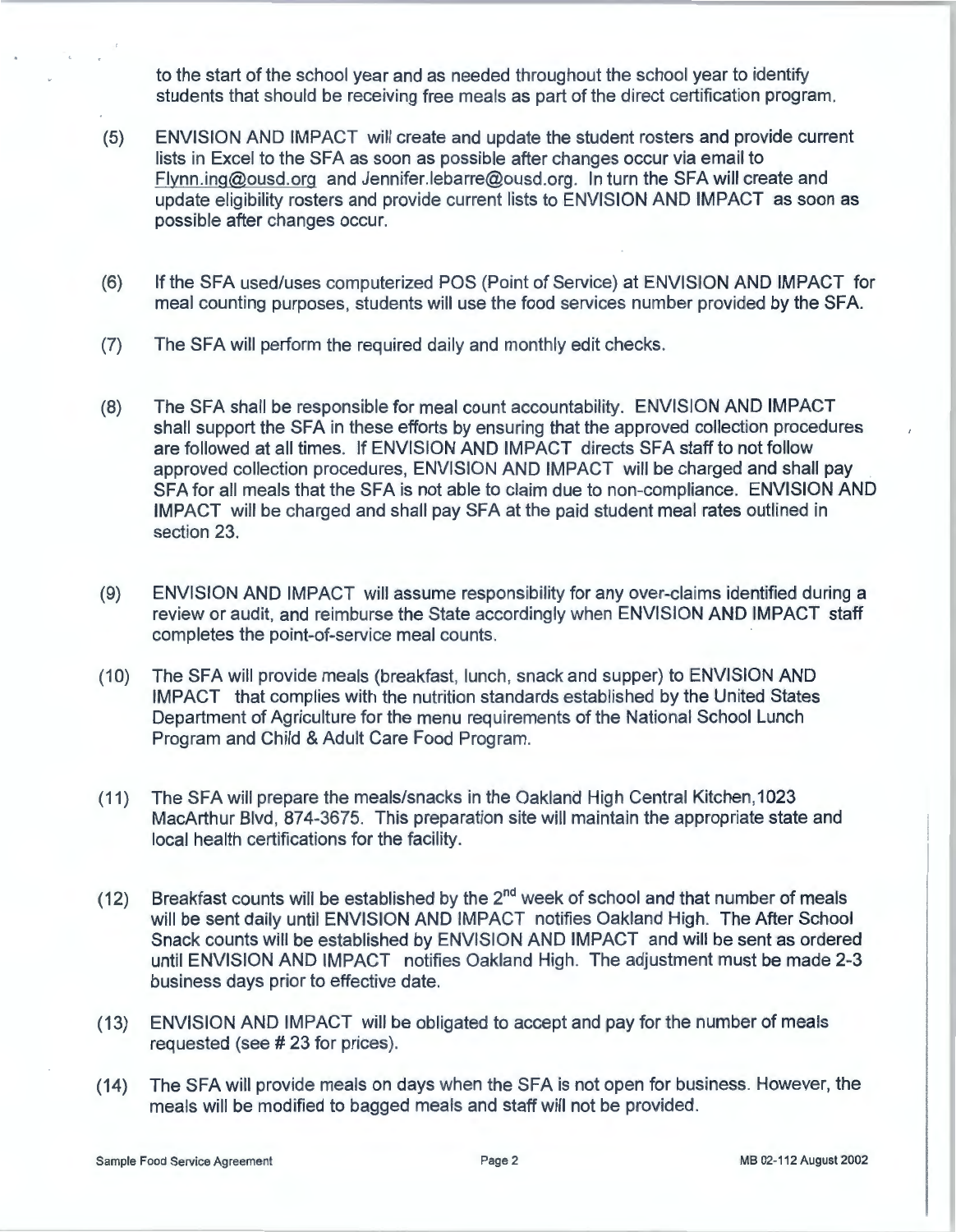- (15) The SFA will provide all the equipment necessary to transport meals.
- (16) ENVISION AND IMPACT will provide all equipment for storage & preparation of meals once delivered.
- (17) The delivery of prepared meals will be no later than the day before service, unless otherwise agreed upon by the SFA and ENVISION AND IMPACT .
- (18) The SFA will provide staffing only if the number of meals supports the labor costs associated with meal service. This will be established and determined by the SFA based on SFA's staffing standards and requirements. If SFA determines that staffing cannot be provided, ENVISION AND IMPACT shall be responsible for all aspects of meal service, including but not limited to meal counting procedures. ENVISION AND IMPACT may also elect to pay the salary for SFA employee(s), with an hourly rate charged by the SFA that will cover all salary and benefits of SFA employee(s).
- (19) The SFA will be responsible for maintaining the proper temperature of the meals/snacks until they are served.
- (20) ENVISION AND IMPACT will return on a daily basis any and all property owned by the SFA.
- (21) The SFA will provide the necessary trays, dishes, utensils, straws, and napkins.
- (22) No later than one (1) week prior to the end of each month the SFA will provide to ENVISION AND IMPACT a monthly menu consisting of the meals/snacks to be served the following month. This menu will be made available online at www.ousd.org
- (23) The SFA will submit to ENVISION AND IMPACT itemized invoices for the meals/snacks. The invoices will be calculated using the following pricing: Breakfast Paid students: \$1 .50; Breakfast Reduced Students \$0.30; Lunch Paid students \$3.25; Lunch Reduced Students \$0.40. ENVISION AND IMPACT will submit payment to the SFA in such form as required by the SFA on or before the 15th day of the following month. Prices are subject to change annually at minimum and may increase during the school year based on food costs.
- (24) For all schools on Provision 2 or Community Eligibility Provision (CEP) the base year percentage will be used to determine the number of meals charged at the reduced and paid rate (Provision 2) or paid rate (CEP).
- (25) When requested by ENVISION AND IMPACT , the SFA will provide sack lunches for field trips that meet the meal pattern requirements. Sack lunches for field trips will be requested at least ten (10) school days in advance. The cost per sack lunch will be the same as for the regular lunch. ENVISION AND IMPACT is responsible for maintaining the appropriate temperature of lunches until served and for correct meal counting procedures. All meals ordered by ENVISION AND IMPACT, but not consumed, will be charged and payable to SFA at the paid student rate: \$1.50 for Breakfast, \$3.25 for Lunch, and \$0.95 for Snack. ENVISION AND IMPACT will submit payment to the SFA in such form as required by the SFA on or before the 15th day of the month following the prior month's ordering and provision of meals. ENVISION AND IMPACT and the SFA agree that prices for meals are subject to change annually, at a minimum, as determined by the SFA, and may increase during the school year based on food costs, as determined by the SFA. ENVISION AND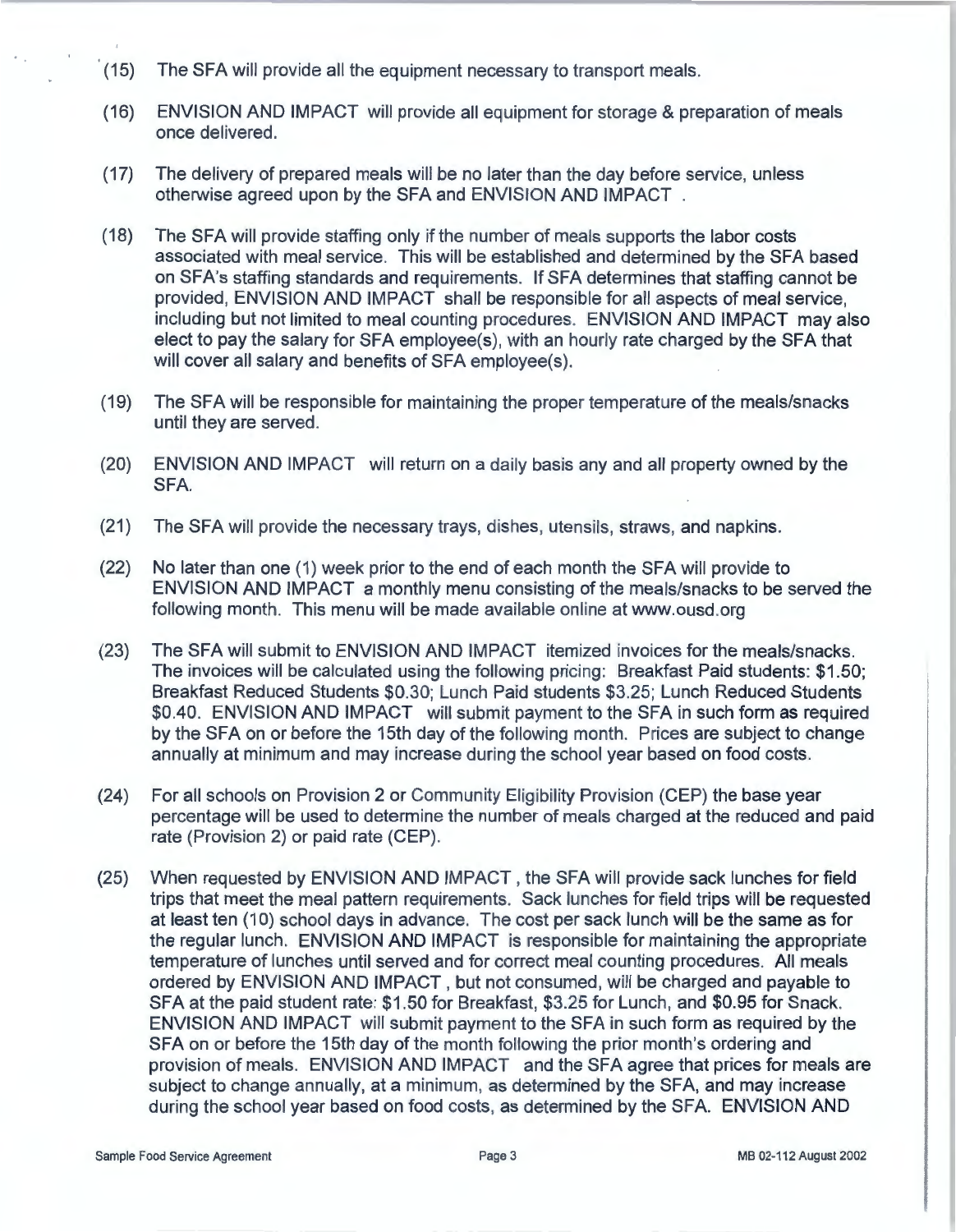IMPACT agrees that the SFA may unilaterally change the prices for meals ordered by ENVISION AND IMPACT and payable to the SFA pursuant to this Agreement.

- (26) ENVISION AND IMPACT shall ensure compliance with Federal, State, and Local requirements related to competitive food sales. Specifically, ENVISION AND IMPACT agrees that any and all fundraisers will NOT take place during meal service and shall comply with Oakland Unified School District Wellness Policy nutrition guidelines. This includes, but is not limited to, student stores, clubs, and teacher- or parent-led fundraisers.
- (27) ENVISION AND IMPACT , in partnership with the SFA, establishes and supports a Share Table. Students shall be allowed to place unwanted food items from the meal served on the Share Table, and other students shall be allowed to take extra food, if needed, from the Share Table. ENVISION AND IMPACT shall ensure that all food is consumed by students in the cafeteria, however, students are allowed to take one fruit or vegetable from the cafeteria.
- (28) The gift or exchange of commodities is not permitted. Until students are served a meal/snack, all food remains the property of the SFA.
- (29) ENVISION AND IMPACT will indemnify and hold the SFA and its officers, employees, and agents harmless from any and all liability, cost, or expense incurred as a result of negligence on the part of ENVISION AND IMPACT .
- (30) ENVISION AND IMPACT will keep and maintain liability insurance, including extended coverage for product liability in an amount no less than \$1,000,000 for each occurrence and will provide the SFA with a certificate evidencing insurance in the amount, naming the SFA as an additional insured and specifying that the coverage will not be canceled or modified without 30 days prior written notice to the SFA.
- (31) The SFA will indemnify and hold ENVISION AND IMPACT and its officers, employees, and agents harmless from any and all liability, cost, or expense incurred as a result of negligence on the part of the SFA.
- (32) The SFA will keep and maintain liability insurance, including extended coverage for product liability in an amount no less than \$1 ,000,000 for each occurrence and will provide ENVISION AND IMPACT with a certificate evidencing insurance in the amount, naming ENVISION AND IMPACT as an additional insured and specifying that the coverage will not be canceled or modified without 30 days prior written notice to ENVISION AND IMPACT . The parties agree that SFA is permissibly self-insured and shall provide evidence thereof to ENVISION AND IMPACT upon request.
- (33) Both parties will comply with all applicable federal, state, and local statutes and regulations with regard to the preparation and service of National School Lunch Program and Child & Adult Care Food Program meals, including, but not limited to, all applicable regulations relating to the overt identification of needy pupils, the nutritional content of meals, and nondiscrimination. All records maintained by both parties shall be open and available to inspection by Federal, State, and local authorities in accordance with applicable statutes and regulations .
- (34) All business and information relating to the execution of this agreement and the services thereof, including kitchen visitations, will be directed to the Director, SFA or designee.